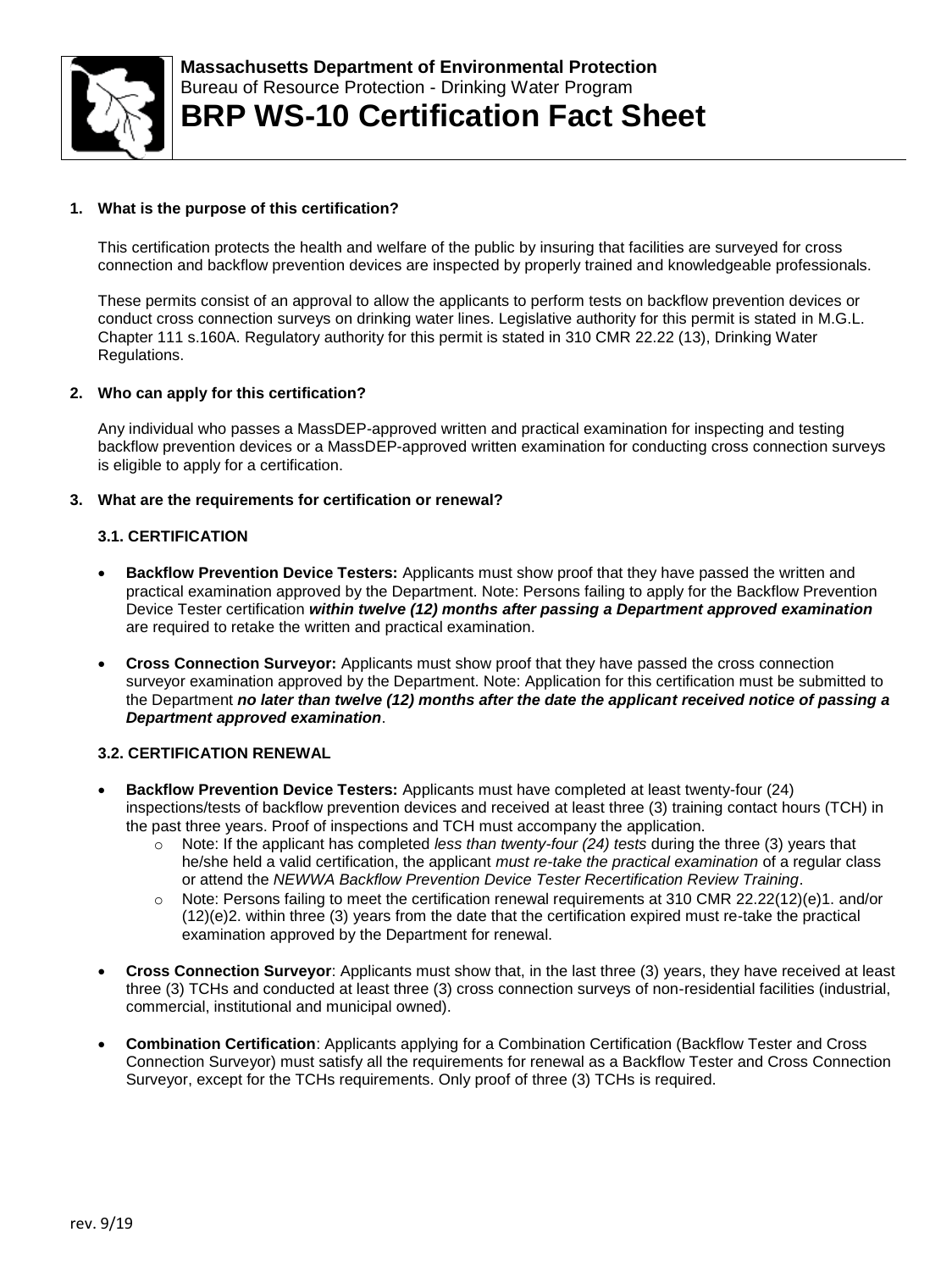

# **4. Where should this application be submitted?**

The WS-10 Cross Connection Certification/Renewal can now be submitted online at ePlace, located here: [https://permitting.state.ma.us/CitizenAccess.](https://permitting.state.ma.us/CitizenAccess)

Information on how to register, link your account (if applicable), and complete the ePlace online WS-10 form is located here: [https://www.mass.gov/how-to/ws-10-cross-connection-certification.](https://www.mass.gov/how-to/ws-10-cross-connection-certification)

There are two sets of instructions:

- 1) The first set is if you have an existing WS-10 certification, but this is the first time you're using ePlace (you will need to link your account to your existing certification) [\(https://www.mass.gov/media/1616021/\)](https://www.mass.gov/media/1616021/); and
- 2) The other set is if you don't have an existing certification [\(https://www.mass.gov/media/1655741/\)](https://www.mass.gov/media/1655741/).

Once you submit the application you will receive an email that will provide you the record number. If you have not submitted everything on ePlace, this record number should be used when submitting supporting documentation or payment by mail.

From the "My Records" button, you will be able to view the status of your application through the review and approval process. This is also where you can renew or amend an existing certification.

(For those unable to apply online, please contact Otavio Paula-Santos at 617-556-1085 or email at [Otavio.paula-santos@mass.gov](mailto:Otavio.paula-santos@mass.gov) to obtain a hard copy of the application.)

### **5. Where should I send the fee payment for this application?**

The fee for this application is \$65. There is **NO** annual compliance fee, and there is **NO** fee exemption for this certification or certification renewal.

The ePlace online WS-10 certification form will take you directly to a screen where you can pay the fee. The fee can be paid online via credit card or electronic check with a service fee. You can also choose to pay by mail (send a check or money order). Payments sent by mail should be in the form of a check or money order made payable to Commonwealth of Massachusetts. The record number should be written on the check or money order. Mail the payment to:

#### **MassDEP P.O. Box 4062 Boston, MA 02211**

Once you submit the application online you will receive an email that will provide you the record number as well as a reminder on how to mail payment of the permit fee. The Department will not begin review of the application until the fee is paid.

(For those unable to apply online and submitting a paper form, please submit your check or money order to the address shown above and also payable to Commonwealth of Massachusetts. Also attach a copy of the completed MassDEP Transmittal Form for Permit Application and Payment. Fill out only: Section A [Permit Code=**BRP WS10**, Name of Permit Category=**CC Certification**]; Section B [Applicant Info]; and Section F [Amount Due: **\$65**]. Please write on your check or money order the transmittal number that appears on your transmittal form. Note: Do not submit your application form with your payment.)